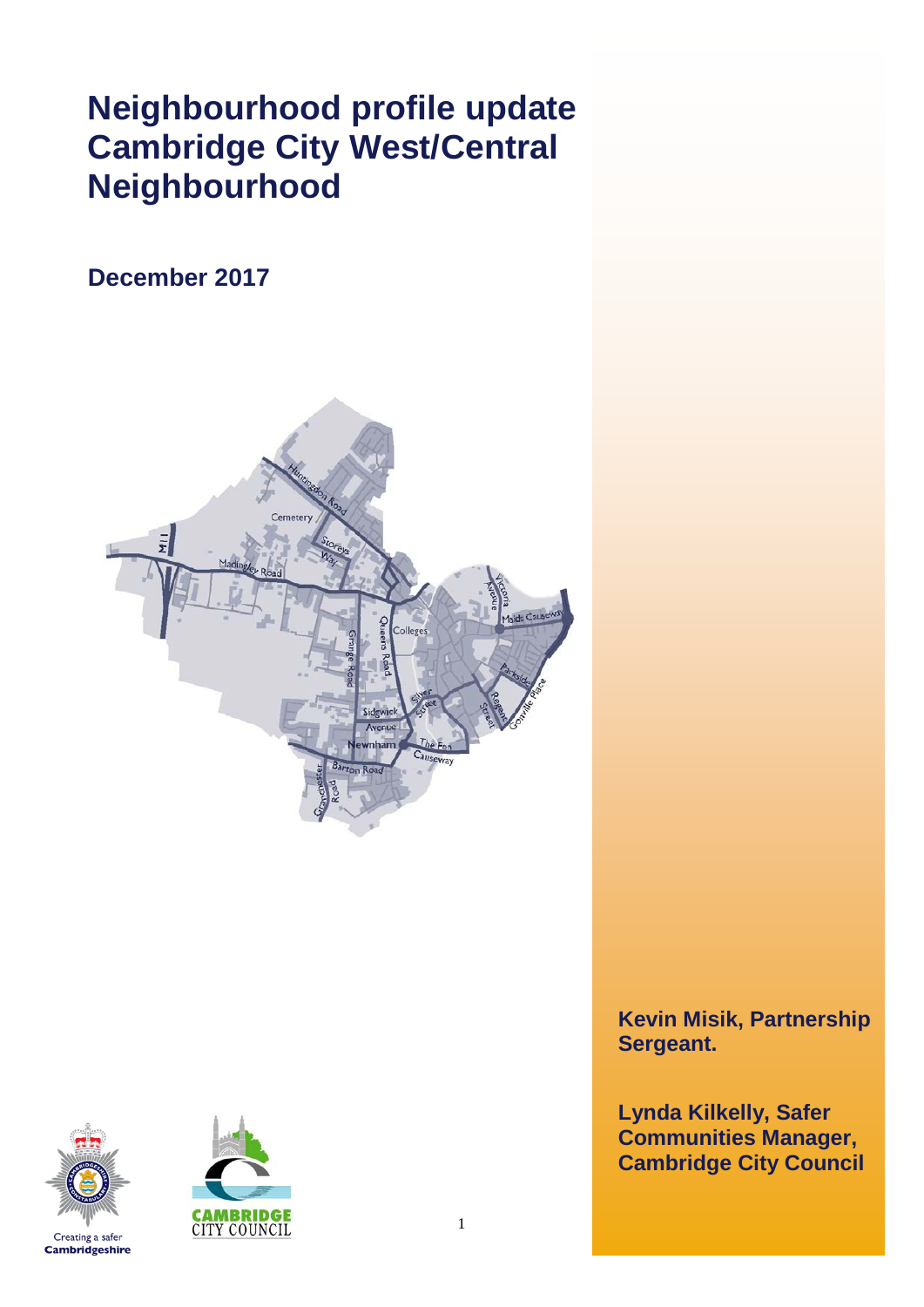| 1              | <b>INTRODUCTION</b>                          |   |
|----------------|----------------------------------------------|---|
|                | Aim                                          |   |
|                | Methodology                                  |   |
| 2 <sup>1</sup> | <b>CURRENT PRIORITIES</b>                    | 3 |
| 3              | <b>PRO-ACTIVE WORK &amp; EMERGING ISSUES</b> | 6 |
| 4              | <b>ADDITIONAL INFORMATION</b>                |   |
|                | Current Crime & ASB Incident Levels by Ward  |   |
| 5              | <b>RECOMMENDATIONS</b>                       |   |

# **1 INTRODUCTION**

# **Aim**

The aim of the Neighbourhood profile update is to provide an overview of action taken since the last reporting period, identify ongoing and emerging crime and disorder issues, and provide recommendations for future priorities and activity in order to facilitate effective policing and partnership working in the area.

The document should be used to inform multi-agency neighbourhood panel meetings and neighbourhood policing teams so that issues can be identified, effectively prioritised and partnership problem solving activity undertaken.

# **Methodology**

This document was produced using the following data sources:

- Cambridgeshire Constabulary crime and anti-social behaviour (ASB) incident data for the five months of June 2017 to October 2017, compared to the previous five months (January 2017 to May 2017) and the same five months the previous year (June 2016 to October 2016); and
- Information provided by the Safer Neighbourhood Policing team and the City Council's Safer Communities team.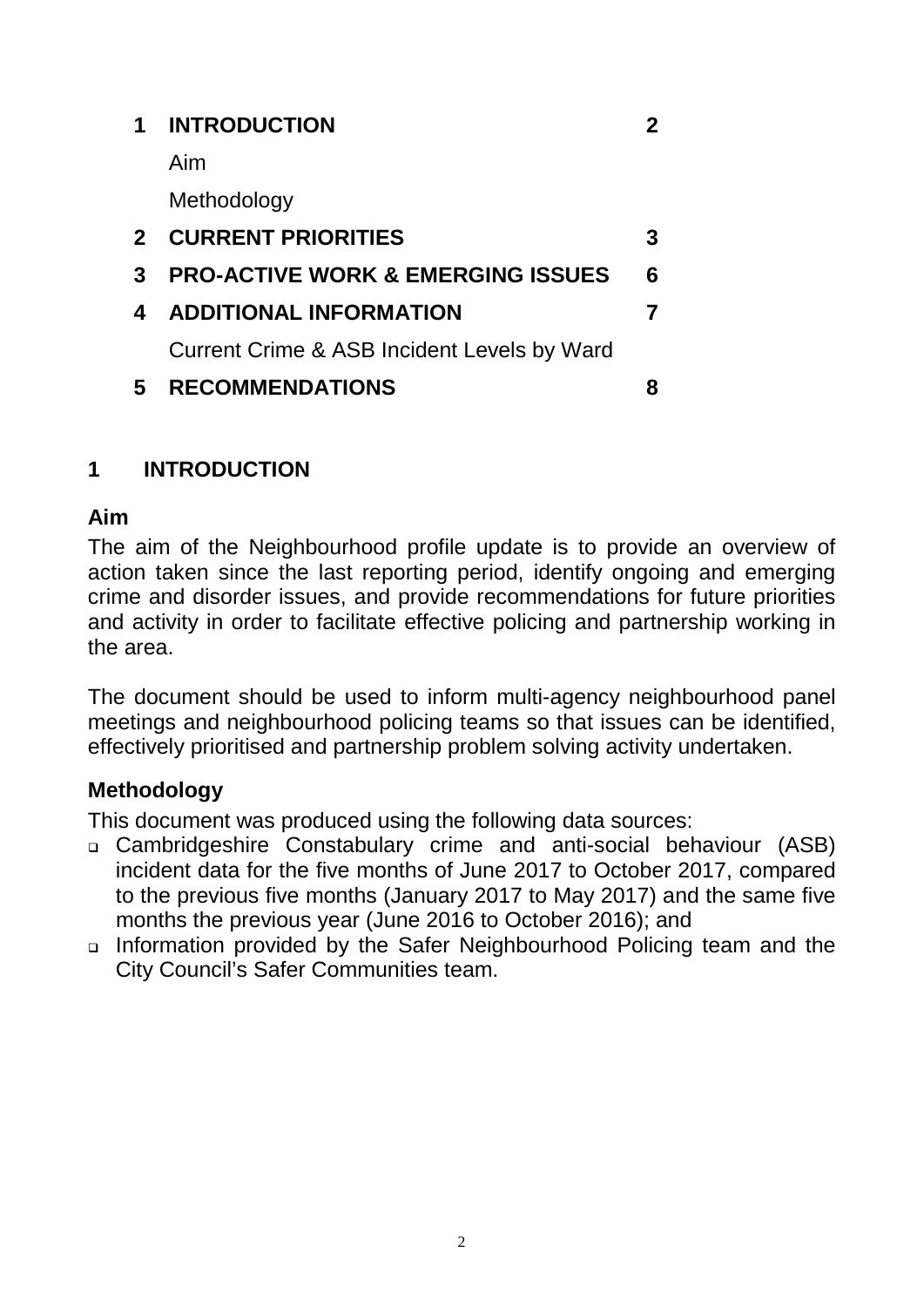# **2 CURRENT PRIORITIES**

At the West/Central Area Committee meeting of 18 July 2017, the committee recommended adopting the following priorities:

- Street-based anti-social behaviour;
- Youth-related anti-social behaviour; and
- Alcohol-related violence and disorder.

The Neighbourhood Action Group assigned the actions to be taken and the lead officers for each of the priorities. The tables below summarises the actions taken and the current situation.

| <b>Street-based anti-social behaviour</b> |                                                                                                                                                                                                                                                                                                                                                                                                                                                                                                                                                                                                                                                                                                                                                                                                                                                  |  |  |  |  |  |  |  |  |
|-------------------------------------------|--------------------------------------------------------------------------------------------------------------------------------------------------------------------------------------------------------------------------------------------------------------------------------------------------------------------------------------------------------------------------------------------------------------------------------------------------------------------------------------------------------------------------------------------------------------------------------------------------------------------------------------------------------------------------------------------------------------------------------------------------------------------------------------------------------------------------------------------------|--|--|--|--|--|--|--|--|
| <b>Objective</b>                          | To deal with issues of street-based anti-social behaviour.                                                                                                                                                                                                                                                                                                                                                                                                                                                                                                                                                                                                                                                                                                                                                                                       |  |  |  |  |  |  |  |  |
| <b>Action</b><br><b>Taken</b>             | Over the reporting period, the City Centre Team has continued<br>to address a wide range of issues under this priority, which<br>range from directed patrolling in the early mornings, to deal<br>with rough sleeping within the city centre, to targeted days of<br>action, to deal with begging issues within the city centre. Over<br>this period a number of successful applications have been<br>made to the court for Criminal Behaviour Orders to address<br>persistent anti-social behaviour and encourage engagement<br>with relevant support services. This work is ongoing and a<br>number of further applications are currently being completed.<br>A number of these orders have been breached and the<br>offenders have been sent back to court. Persistent offenders<br>have been handed prison sentences for continued breaches. |  |  |  |  |  |  |  |  |
|                                           | As well as targeted enforcement work, the police, City Council<br>and a number of support agencies are working together<br>through the multi-agency street life working group to ensure the<br>most problematic or vulnerable individuals are dealt with<br>appropriately. This work again is wide in scope, ranging from<br>checking on the welfare of people and directing them into<br>services, to ensuring that people access relevant medical help<br>when it is needed. This two-pronged approach helps to ensure<br>that people who want help are able to access it. Where<br>supportive interventions are not having an impact on the<br>behaviour, a stepped enforcement approach is taken to ensure<br>their behaviour does not have a detrimental impact on the<br>wider community, including other vulnerable individuals.          |  |  |  |  |  |  |  |  |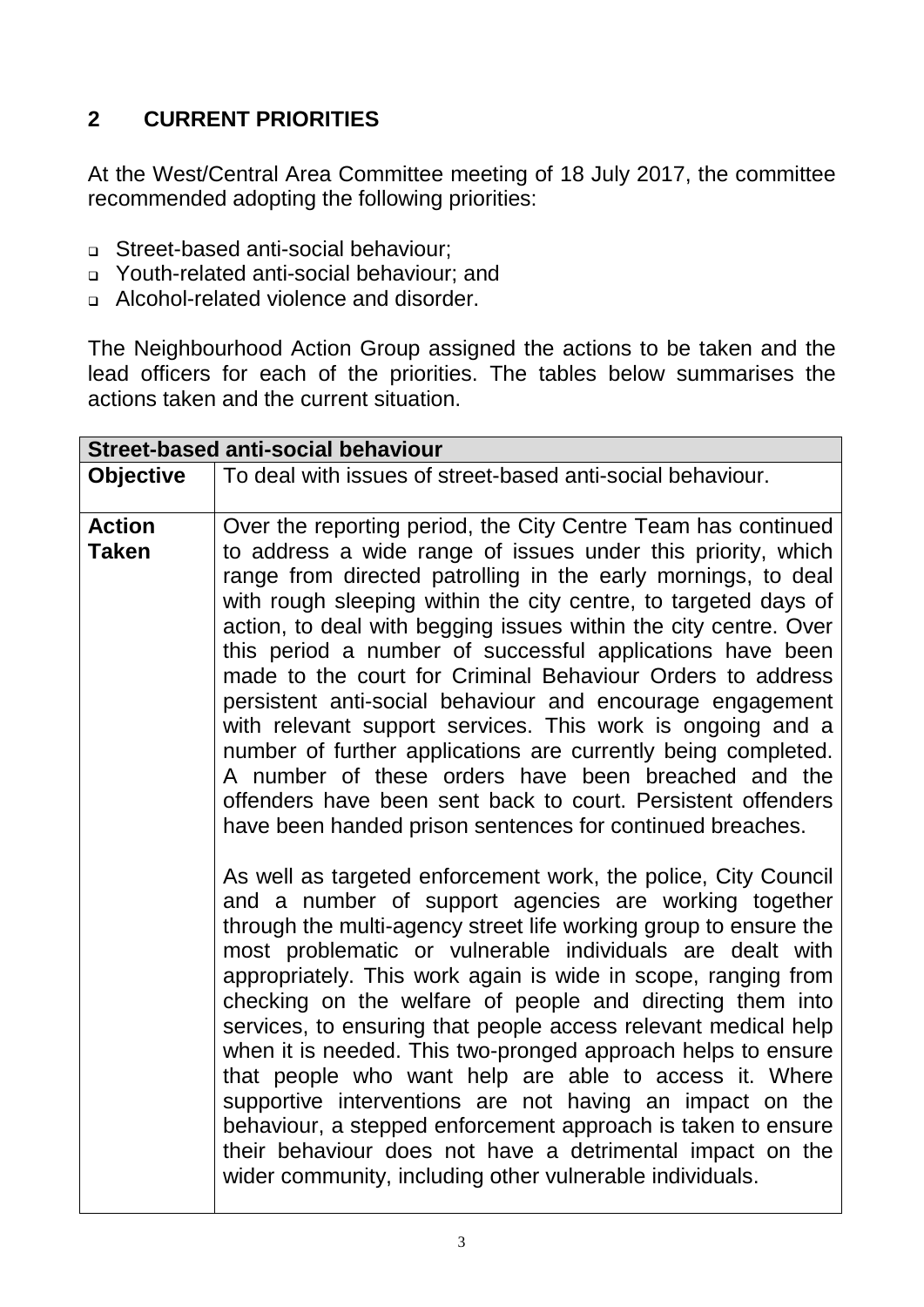|                                    | The City Council's Safer Communities team continues to<br>receive complaints about street-based ASB and drug-related<br>activity across the city and in the following areas:-<br><b>Jordan's Yard and Park Street car park: Noted hotspots for</b><br>begging, rough sleeping and drug-related activity. A number of<br>warnings have been given to individuals who have been<br>identified as regular visitors to that area and causing nuisance<br>by begging by the pay machines or rough sleeping in areas of<br>high footfall. They have been offered support via the street life<br>working group to ensure they are able to access<br>accommodation or other support, if required. The City Council<br>has installed additional CCTV in order to deter or identify<br>persistent offenders and installed Cambridge Street Aid posters<br>in notice boards near the pay machines to deter members of<br>the public from giving money.<br>Burleigh Street, Fitzroy Street and the city centre: We |  |  |  |  |  |
|------------------------------------|--------------------------------------------------------------------------------------------------------------------------------------------------------------------------------------------------------------------------------------------------------------------------------------------------------------------------------------------------------------------------------------------------------------------------------------------------------------------------------------------------------------------------------------------------------------------------------------------------------------------------------------------------------------------------------------------------------------------------------------------------------------------------------------------------------------------------------------------------------------------------------------------------------------------------------------------------------------------------------------------------------|--|--|--|--|--|
|                                    | continue to receive reports of begging and rough sleeping in<br>the shopping areas here. A number of the individuals are<br>known to the agencies and both support and enforcement<br>approaches are being taken as appropriate and in partnership<br>with the street life working group.                                                                                                                                                                                                                                                                                                                                                                                                                                                                                                                                                                                                                                                                                                              |  |  |  |  |  |
| <b>Current</b><br><b>Situation</b> | This work continues over the winter period as the risk to the<br>people involved is higher. The Council provides extra provision<br>for rough sleepers during the cold weather period which<br>individuals are signposted to via the police and agencies<br>supporting them. In addition to promoting Cambridge Street Aid<br>to the wider community, we also inform those on the streets<br>about how they can access a grant through the fund.                                                                                                                                                                                                                                                                                                                                                                                                                                                                                                                                                       |  |  |  |  |  |
| Lead<br><b>Officers</b>            | Sergeant Kevin Misik, Cambridgeshire Constabulary / Lynda<br>Kilkelly, Cambridge City Council                                                                                                                                                                                                                                                                                                                                                                                                                                                                                                                                                                                                                                                                                                                                                                                                                                                                                                          |  |  |  |  |  |

| Youth-related anti-social behaviour |                                                                                                                                                                                                                                                                                                                                    |  |  |  |  |  |  |  |  |
|-------------------------------------|------------------------------------------------------------------------------------------------------------------------------------------------------------------------------------------------------------------------------------------------------------------------------------------------------------------------------------|--|--|--|--|--|--|--|--|
| <b>Objective</b>                    | To address issues of youth-related disorder within the city<br>centre.                                                                                                                                                                                                                                                             |  |  |  |  |  |  |  |  |
| <b>Action</b><br><b>Taken</b>       | The City Centre team has been working with a number of city<br>centre business to impact on the issues of youth-related ASB in<br>the city centre. This has been by way of targeted patrolling in<br>areas which have been the subject of issues, such as the Lion<br>Yard Library, to deter behaviour and to deal with offenders. |  |  |  |  |  |  |  |  |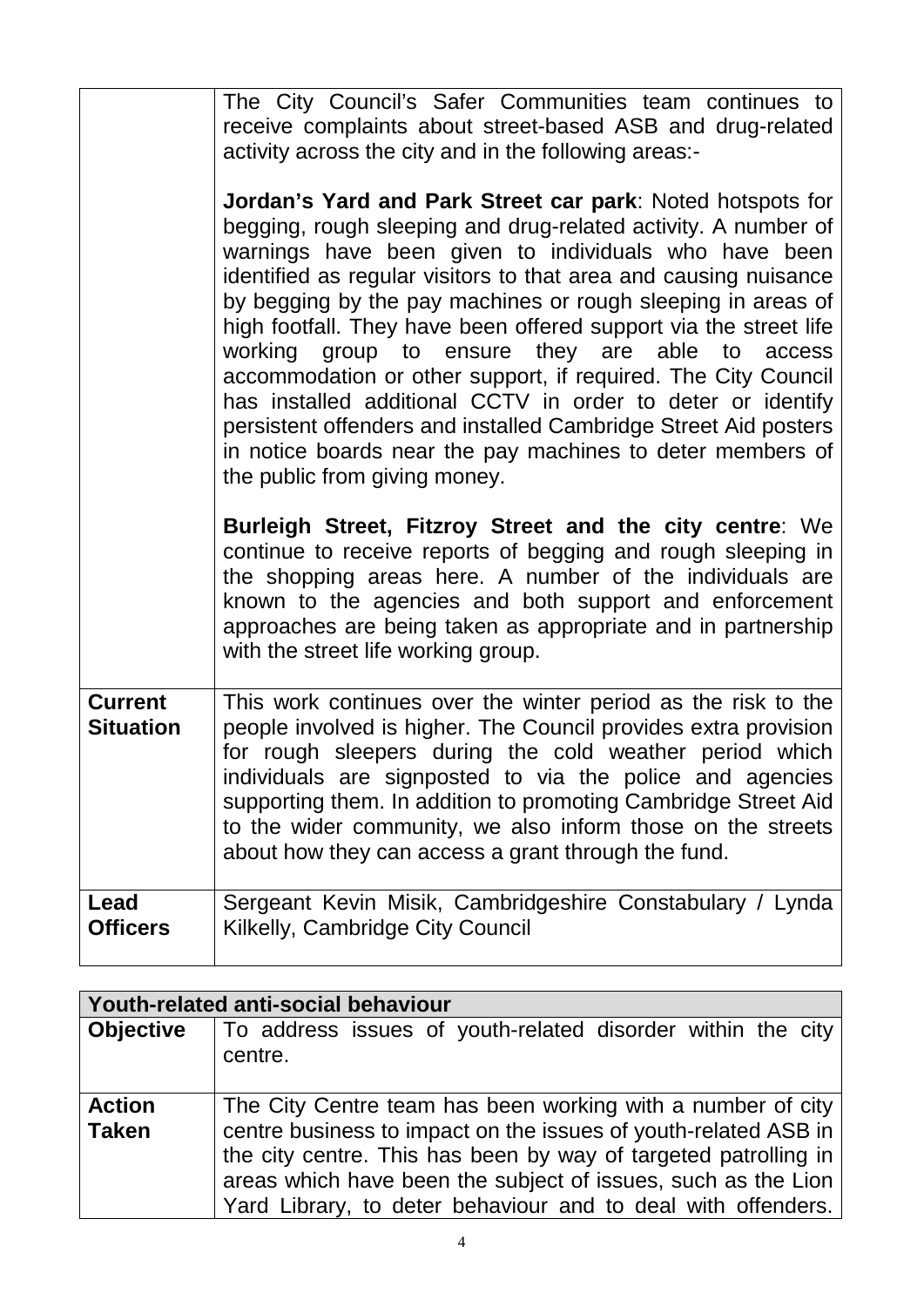|                                    | Officers have worked with a number of different agencies to<br>provide support and advice on this kind of issue. This has<br>included security staff and the main shopping centres within the<br>city centre, as well as store staff at locations which are more<br>susceptible to this type of offending.<br>We have been supported in this work by the Special<br>Constabulary, who have assisted in carrying out high visibility<br>patrols to impact of this type of behaviour. |
|------------------------------------|-------------------------------------------------------------------------------------------------------------------------------------------------------------------------------------------------------------------------------------------------------------------------------------------------------------------------------------------------------------------------------------------------------------------------------------------------------------------------------------|
| <b>Current</b><br><b>Situation</b> | The issues, whilst they have not stopped, are at a lower level<br>due to the time of year than at the beginning of the reporting<br>period.                                                                                                                                                                                                                                                                                                                                         |
| Lead<br><b>Officer</b>             | Sergeant Kevin Misik, Cambridgeshire Constabulary                                                                                                                                                                                                                                                                                                                                                                                                                                   |

| Alcohol-related violence and disorder |                                                                                                                                                                                                                                                                                                                                                                                                                                                                                                                                                                                                                                                                                                                                                                                                                                                                                                                                                                                                                                                                                                                                                                           |  |  |  |  |  |  |
|---------------------------------------|---------------------------------------------------------------------------------------------------------------------------------------------------------------------------------------------------------------------------------------------------------------------------------------------------------------------------------------------------------------------------------------------------------------------------------------------------------------------------------------------------------------------------------------------------------------------------------------------------------------------------------------------------------------------------------------------------------------------------------------------------------------------------------------------------------------------------------------------------------------------------------------------------------------------------------------------------------------------------------------------------------------------------------------------------------------------------------------------------------------------------------------------------------------------------|--|--|--|--|--|--|
| <b>Objective</b>                      | To deal with issues of alcohol-related crime and disorder within                                                                                                                                                                                                                                                                                                                                                                                                                                                                                                                                                                                                                                                                                                                                                                                                                                                                                                                                                                                                                                                                                                          |  |  |  |  |  |  |
|                                       | the city centre.                                                                                                                                                                                                                                                                                                                                                                                                                                                                                                                                                                                                                                                                                                                                                                                                                                                                                                                                                                                                                                                                                                                                                          |  |  |  |  |  |  |
| <b>Action</b><br>Taken                | We continue to work with a wide range of partners, including<br>Cambridge Business Against Crime (CAMBAC), the City<br>Council and the licenced premises and their staff, across the<br>city centre to address the issues within both the day time and<br>night time economies. As well as the direct enforcement and<br>patrol work that is carried out towards this issue, we are also<br>supported by the Cambridge Street Pastors, who assist in<br>safeguarding the people who support those who are out and<br>about during the night time economy. We continue to conduct<br>patrols within the city centre during key periods and deal with<br>issues and offences that take place within this environment.<br>On top of patrol work, the Licencing Officer works in<br>partnership to ensure that the licenced premises are working<br>towards their licencing objectives. This work ensures that<br>venues are aware of their obligations and the key role that they<br>hold in ensuring that the night time economy is safe.<br>The response to these issues within this environment continue<br>to be driven by the principles of threat, risk and harm. This |  |  |  |  |  |  |
|                                       | broadly means that our response is based on the potential risk<br>or threat from incident and possible harm that a person could<br>be subject to because of it.                                                                                                                                                                                                                                                                                                                                                                                                                                                                                                                                                                                                                                                                                                                                                                                                                                                                                                                                                                                                           |  |  |  |  |  |  |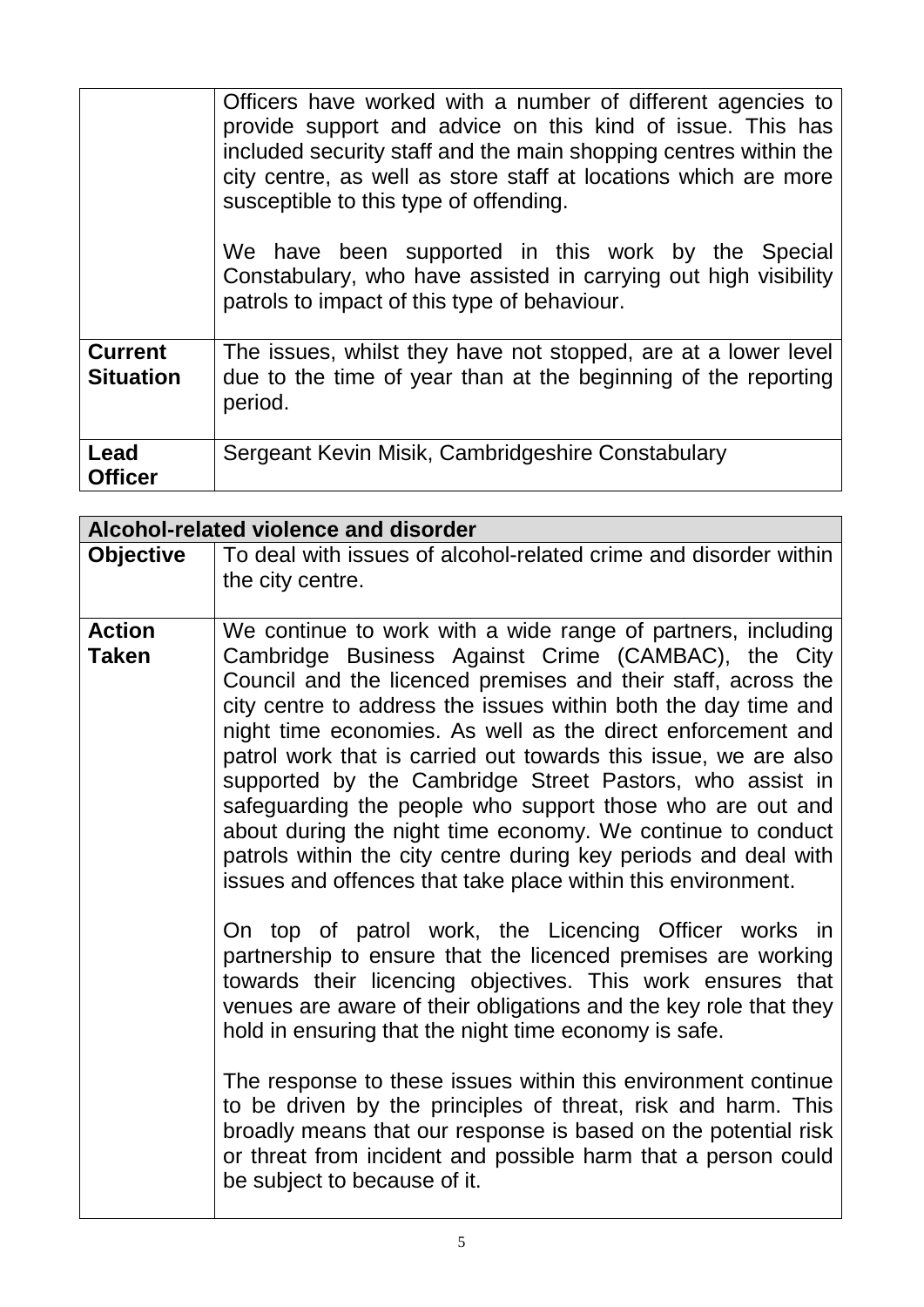| <b>Current</b><br><b>Situation</b> | This work continues and with the upcoming festive period will<br>only become busier with more people coming into the city<br>centre. |
|------------------------------------|--------------------------------------------------------------------------------------------------------------------------------------|
| Lead<br><b>Officer</b>             | Sergeant Kevin Misik, Cambridgeshire Constabulary                                                                                    |

### **3 PRO-ACTIVE WORK & EMERGING ISSUES**

#### **Cambridgeshire Constabulary**

The team has been working towards of a number issues but the main developing issue is around the area of Maid's Causeway. There have been increased issues in the area linked to both the overt use of and sale of Class A drugs.

#### **Cambridge City Council**

**Midsummer Common orchard and Maid's Causeway area**: Hotspot for drug use, reports of needle finds and overt drug dealing. Safer Communities facilitated a residents' meeting on  $18<sup>th</sup>$  October and are working with partner agencies, including the police, to prevent further incidents in this area. Information has been given to residents on how we are working to deal with the issues. Following up on concerns reported at the residents' meeting, we are also looking at the viability of CCTV in the area, additional lighting, a sharps bin and signage.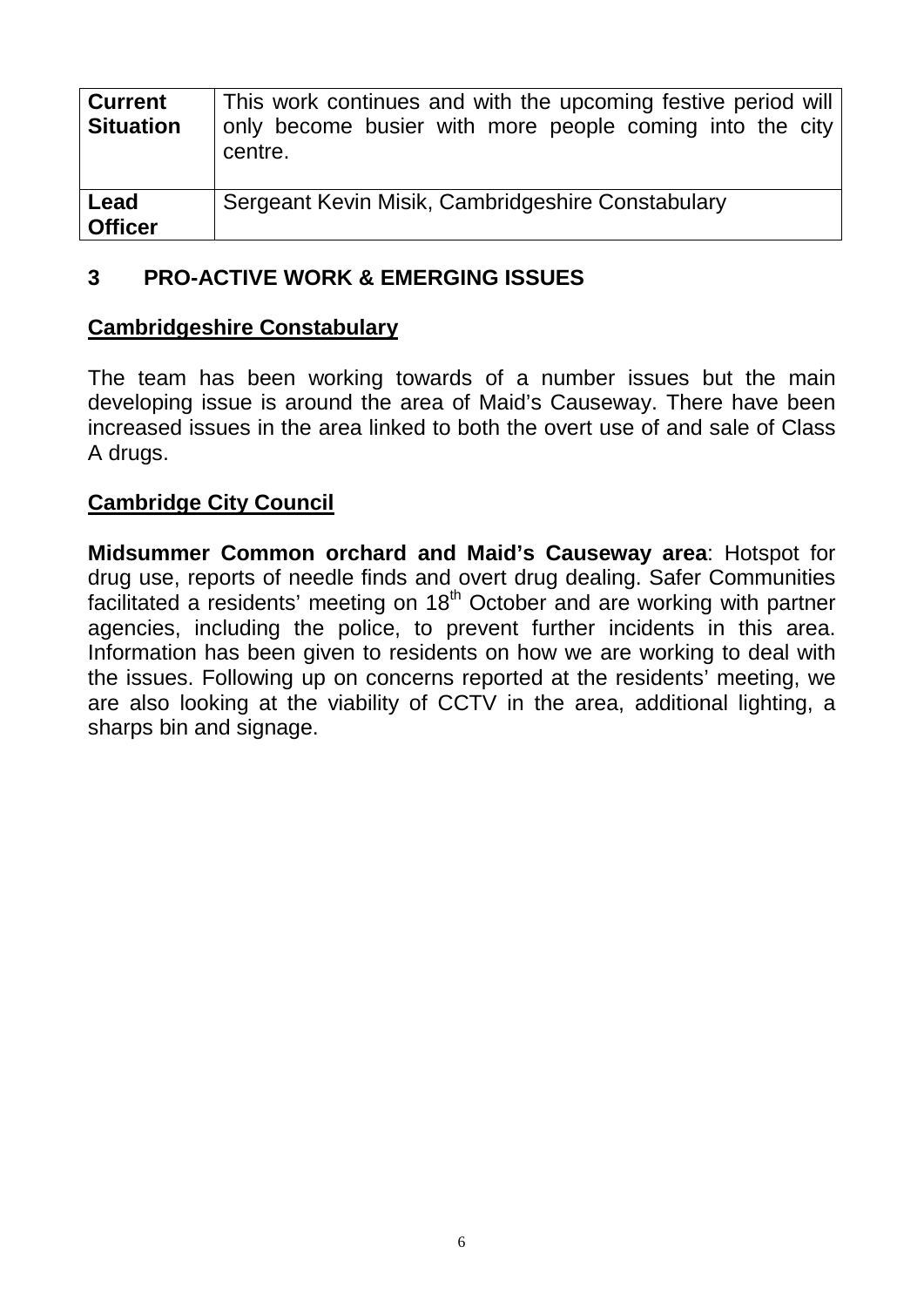#### **4 ADDITIONAL INFORMATION**

#### **CURRENT CRIME & ASB INCIDENT LEVELS BY WARD**

|              |                                    |                 | Dwelling<br>Burglary | Burglary<br>Other | Violent<br>Crime        | Robbery         | Theft of<br>Vehicle | Theft<br>from<br>Vehicle | Cycle<br>Theft | from<br>Shop<br>Theft | Criminal<br>Damage | Other<br>Crime | <b>TOTAL</b><br><b>CRIME</b> | <b>TOTAL</b><br><b>ASB</b> |
|--------------|------------------------------------|-----------------|----------------------|-------------------|-------------------------|-----------------|---------------------|--------------------------|----------------|-----------------------|--------------------|----------------|------------------------------|----------------------------|
| <b>AREA</b>  | <b>City</b><br><b>West/Central</b> | Jun 17 - Oct 17 | 32                   | 65                | 348(87) with<br>injury) | 19              | 6                   | 59                       | 603            | 308                   | 104                | 597            | 2138                         | 545                        |
|              |                                    | Jan 17 - May 17 | 20                   | 71                | 308(100 with<br>injury) | 19              | 4                   | 47                       | 564            | 302                   | 110                | 598            | 2042                         | 670                        |
|              |                                    | Jun 16 - Oct 16 | 25                   | 32                | 314(88with<br>injury)   | $6\phantom{1}6$ | 11                  | 33                       | 462            | 235                   | 113                | 594            | 1824                         | 612                        |
| <b>WARDS</b> | <b>Castle</b>                      | Jun 17 - Oct 17 | 19                   | $\overline{7}$    | 35(2 with<br>injury)    | $\mathbf 0$     | $\mathbf{1}$        | 33                       | 44             | 3                     | 15                 | 33             | 190                          | 49                         |
|              |                                    | Jan 17 - May 17 | 10                   | 5                 | 17(1 with<br>injury)    | 3               | $\mathbf{1}$        | 26                       | 55             | $\mathbf{1}$          | 15                 | 31             | 164                          | 46                         |
|              |                                    | Jun 16 - Oct 16 | 5                    | 12                | 16(3 with<br>injury)    | $\mathbf 0$     | $\mathbf 1$         | 19                       | 51             | 3                     | 13                 | 37             | 157                          | 73                         |
|              | <b>Newnham</b>                     | Jun 17 - Oct 17 | 8                    | 12                | 18(4 with<br>injury)    | $\mathbf 0$     | $\overline{4}$      | $\overline{\mathbf{4}}$  | 43             | 36                    | 17                 | 44             | 183                          | 50                         |
|              |                                    | Jan 17 - May 17 | $\overline{4}$       | 10                | 11(1 with<br>injury)    |                 | $\overline{2}$      | $\overline{2}$           | 24             | 50                    | 13                 | 32             | 148                          | 27                         |
|              |                                    | Jun 16 - Oct 16 | 10                   | $\overline{7}$    | 12(5 with<br>injury)    | $\mathbf 0$     | $\overline{2}$      | $\overline{2}$           | 29             | 57                    | 19                 | 56             | 193                          | 50                         |
|              | <b>Market</b>                      | Jun 17 - Oct 17 | 5                    | 46                | 295 (81<br>with injury) | 19              | $\mathbf{1}$        | 22                       | 516            | 269                   | 72                 | 520            | 1765                         | 446                        |
|              |                                    | Jan 17 - May 17 | 6                    | 56                | 280<br>(98 with injury) | 15              | $\mathbf{1}$        | 19                       | 485            | 251                   | 82                 | 535            | 1730                         | 597                        |
|              |                                    | Jun 16 - Oct 16 | 10                   | 13                | 286<br>(81 with injury) | 6               | 8                   | 12                       | 382            | 175                   | 81                 | 501            | 1474                         | 489                        |